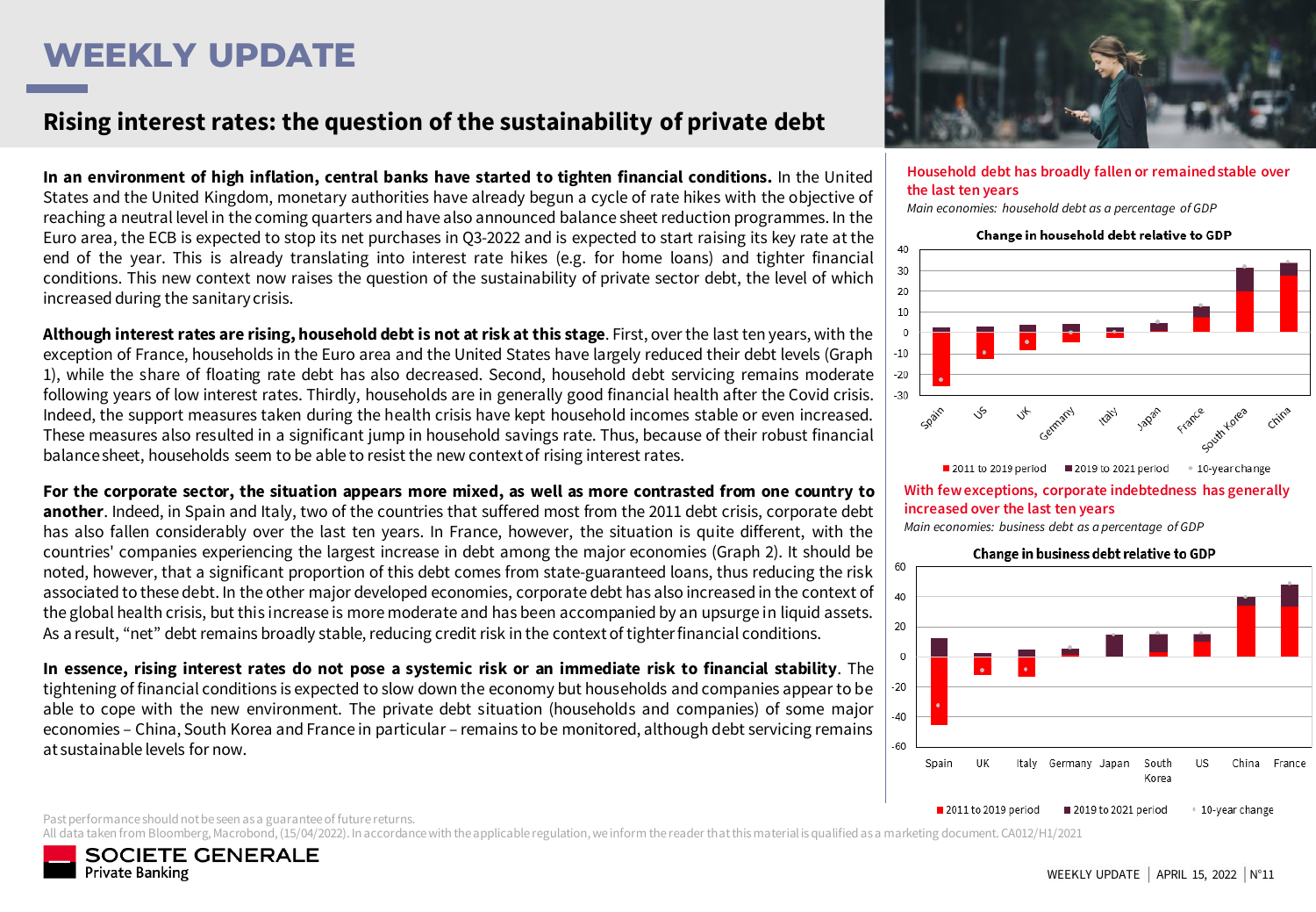## **OUR MACRO COMMENTS**

#### **Events of the week**



Energy and food prices are rising rapidly in Asia, which has been spared for a long time. In addition, the gap between production costs and consumer prices is currently particularly wide, raising fears of future price pressures. Another source of inflation in the coming months could be the disruption of value chains due to the multiple Chinese lockdowns.



Elon Musk proposed this week to buy Twitter for \$43 billion. The entrepreneur had already acquired 9.2% of the capital of the social network at the beginning of April, thus becoming its first shareholder. Although the offer is generous since Elon Musk is offering \$54.20 per share (20% more than the current price), this acquisition proposal remains unsolicited by management.

| <b>Figures of the week</b>                                                                                                                                                                           | Current               |   | <b>Consensus</b>     | <b>Previous</b>         |  |
|------------------------------------------------------------------------------------------------------------------------------------------------------------------------------------------------------|-----------------------|---|----------------------|-------------------------|--|
| Inflation (in year on year variation, March)<br>Core inflation (in year on year variation, March)<br>Retail sales (in month on month variation, March)<br>$\bullet$                                  | 8,5%<br>6,5%<br>0,5%  | ┺ | 8,4%<br>6,6%<br>0,6% | 7,9%<br>6,4%<br>$0.8\%$ |  |
| Industrial production (in month on month variation, February)<br>Unemployment rate (in quarter on quarter variation, February)<br>$\bullet$<br>Inflation (en variation sur un an, mars)<br>$\bullet$ | $-0,6%$<br>3,8%<br>7% | ∙ | 0,4%<br>3,9%<br>6,7% | 0,7%<br>3,9%<br>6,2%    |  |
| ECB Refinancing operations rate<br><b>ECB Deposit facility rate</b>                                                                                                                                  | $0\%$<br>$-0,5%$      |   | $0\%$<br>$-0.5%$     | $0\%$<br>$-0,5%$        |  |
| Inflation (in year on year variation, March)<br>$\bullet$<br>Producer price index (in year on year variation, March)<br>$\bullet$                                                                    | 1,5%<br>8,3%          |   | 1,2%<br>7,9%         | $0.9\%$<br>8,8%         |  |
| Inflation (in year on year variation, March)                                                                                                                                                         | 7,6%                  |   | 7,6%                 | 7,6%                    |  |

### **The week ahead**



Sources : Bloomberg, on April 15th, 2022.

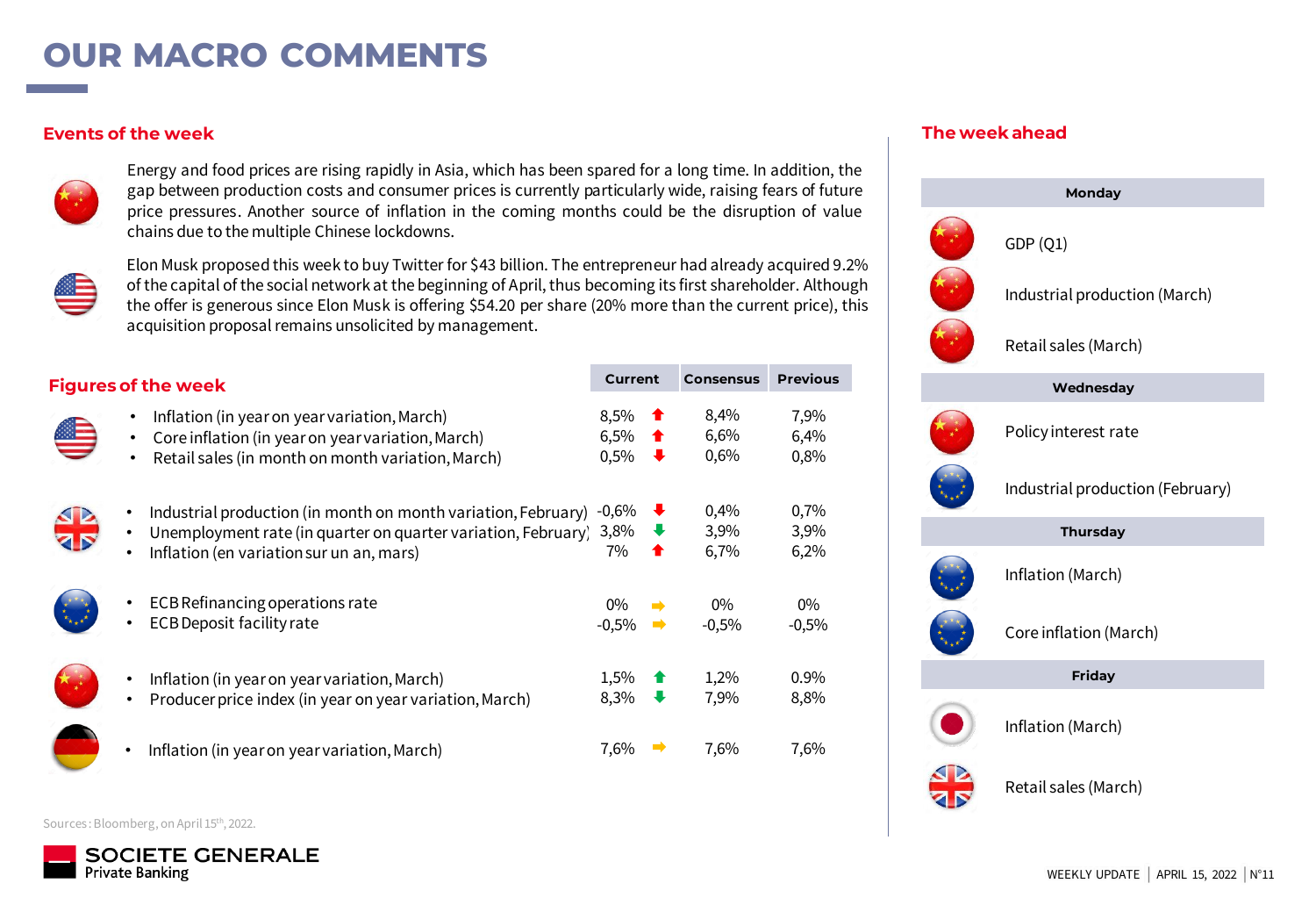# **MARKETS PERFORMANCE**

| Interbank rate | Last.   | -1W     | -3M     | <b>YTD</b> | $-12M$  | Commodities            | Last.   | $-1W$   | -3M   | <b>YTD</b> | $-12M$   |
|----------------|---------|---------|---------|------------|---------|------------------------|---------|---------|-------|------------|----------|
| €STER O/N      | $-0,59$ | $-0,58$ | $-0,58$ | $-0,59$    | $-0,56$ | Brent, USD/BL          | 108,78  | 7,6%    | 29,4% | 37,6%      | 64,2%    |
| USD SOFR O/N   | 0,30    | 0,30    | 0.05    | 0,05       | 0,01    | Or, USD/oz             | 1 978   | 2,7%    | 8,5%  | 8,2%       | 13,9%    |
| JPY TONAR O/N  | $-0.01$ | $-0,01$ | $-0,02$ | $-0,02$    | $-0,01$ | Copper, USD/metric ton | 10 30 5 | $-0,6%$ | 3,5%  | 6,4%       | 14,5%    |
| GBP SONIA O/N  | 0,69    | 0,69    | 0,20    | 0,19       | 0,05    | Platinium, USD/onz     | 985     | 1,8%    | 1,3%  | 1,9%       | $-16,5%$ |
| CHF O/N        | $-0,78$ | $-0,78$ | $-0,78$ | $-0,78$    | $-0,80$ | Palladium, USD/onz     | 2 3 6 6 | 5,1%    | 25,3% | 19,6%      | $-12,0%$ |

| Long term sov. rates | Last. | -1W  | -3M     | <b>YTD</b> | $-12M$  | <b>FX rates</b> | Last.  | $-1W$   | -3M      | <b>YTD</b> | $-12M$   |
|----------------------|-------|------|---------|------------|---------|-----------------|--------|---------|----------|------------|----------|
| 10Y OAT              | 1,27  | 1,19 | 0,24    | 0,20       | 0,02    | EUR/USD         | 1,08   | $-0,9%$ | $-5,6%$  | $-4,4%$    | $-9,5%$  |
| 10Y Bund             | 0,83  | 0,65 | $-0.05$ | $-0,21$    | $-0,30$ | EUR/CHF         | 1,01   | $-0,5%$ | $-2,8%$  | $-2,2%$    | $-8,2%$  |
| 10Y BTP              | 2,36  | 2,34 | 1,22    | 1,17       | 0,81    | USD/GBP         | 0,77   | 0,4%    | 5,3%     | 3,9%       | 5,7%     |
| 10Y JGB              | 0,23  | 0,23 | 0,11    | 0,07       | 0,08    | USD/JPY         | 125,72 | 1,6%    | 10,2%    | 9,2%       | 15,3%    |
| 10Y Bonos            | 1,69  | 1,66 | 0,59    | 0,56       | 0,41    | USD/BRL         | 4,69   | $-0,1%$ | $-15,0%$ | $-15,8%$   | $-17,5%$ |
| 10Y Swiss            | 0,93  | 0,66 | 0,01    | $-0,13$    | $-0,23$ | USD/CNY         | 6,37   | 0,2%    | 0,1%     | 0,2%       | $-2,5%$  |
| 10Y Gilt             | 1,84  | 1,75 | 1,16    | 1,02       | 0,80    | USD/RUB         | 82,21  | $-1,1%$ | 7,8%     | 9,6%       | 8,7%     |
| 10Y USTnote          | 2.70  | 2,61 | 1.70    | 1,52       | 1,64    |                 |        |         |          |            |          |

| <b>Credit &amp; EM</b>   | Last. | -1W  | -3M  | <b>YTD</b> | $-12M$ | <b>Equity indices</b> | Last.   | -1W     | -3M      | <b>YTD</b> | $-12M$  |
|--------------------------|-------|------|------|------------|--------|-----------------------|---------|---------|----------|------------|---------|
| <b>EUR Corporate Aaa</b> | 1,34  | 1,23 | 0,39 | 0,33       | 0,18   | MSCI AC World (USD)   | 1 1 4 2 | $-0,1%$ | $-4,2%$  | $-1,6%$    | 4,5%    |
| <b>EUR Corporate Baa</b> | 2,00  | 1,86 | 0,73 | 0,66       | 0,48   | Eurostoxx 50          | 3828    | 0,1%    | $-11,3%$ | $-10,9%$   | $-3,7%$ |
| <b>GBP Corporate Baa</b> | 2,55  | 2,47 | 1,61 | 1.52       | 1,18   | Dax40                 | 14 0 76 | $-0,5%$ | $-12.2%$ | $-11,4%$   | $-7,4%$ |
| USD Corporate Aaa        | 3,37  | 3,23 | 2,32 | 2.13       | 2,14   | <b>CAC 40</b>         | 6 5 42  | 0,7%    | $-9,2%$  | $-8,5%$    | 5,4%    |
| USD Corporate Baa        | 4,22  | 4,08 | 2,81 | 2,60       | 2,48   | <b>FTSE 100</b>       | 7581    | $-0,1%$ | 0,2%     | 2,7%       | 9,2%    |
| USD EM aggreate          | 5,90  | 5.73 | 4.60 | 4.33       | 4,01   | <b>SMI</b>            | 12 3 79 | 0,5%    | $-1.9%$  | $-3,9%$    | 11,0%   |

| interpank rate       | Last.   | -1W     | -3 M    | YIV        | -12M    | <b>Commodities</b>     | Last.   | -1W     | -3 M     | YIV        | -12M     |
|----------------------|---------|---------|---------|------------|---------|------------------------|---------|---------|----------|------------|----------|
| €STER O/N            | $-0,59$ | $-0,58$ | $-0,58$ | $-0,59$    | $-0,56$ | Brent, USD/BL          | 108,78  | 7,6%    | 29,4%    | 37,6%      | 64,2%    |
| USD SOFR O/N         | 0,30    | 0,30    | 0,05    | 0,05       | 0,01    | Or, USD/oz             | 1978    | 2,7%    | 8,5%     | 8,2%       | 13,9%    |
| <b>JPY TONAR O/N</b> | $-0,01$ | $-0,01$ | $-0,02$ | $-0,02$    | $-0,01$ | Copper, USD/metric ton | 10 30 5 | $-0,6%$ | 3,5%     | 6,4%       | 14,5%    |
| GBP SONIA O/N        | 0,69    | 0,69    | 0,20    | 0,19       | 0,05    | Platinium, USD/onz     | 985     | 1,8%    | 1,3%     | 1,9%       | $-16,5%$ |
| CHF O/N              | $-0,78$ | $-0,78$ | $-0,78$ | $-0,78$    | $-0,80$ | Palladium, USD/onz     | 2 3 6 6 | 5,1%    | 25,3%    | 19,6%      | $-12,0%$ |
|                      |         |         |         |            |         | Silver, USD/onz        | 25,64   | 5,7%    | 10,3%    | 11,1%      | 1,2%     |
|                      |         |         |         |            |         |                        |         |         |          |            |          |
|                      |         |         |         |            |         |                        |         |         |          |            |          |
| Long term sov. rates | Last.   | $-1W$   | -3M     | <b>YTD</b> | $-12M$  | <b>FX rates</b>        | Last.   | -1W     | $-3M$    | <b>YTD</b> | $-12M$   |
| 10Y OAT              | 1,27    | 1,19    | 0,24    | 0,20       | 0,02    | EUR/USD                | 1,08    | $-0,9%$ | $-5,6%$  | $-4,4%$    | $-9,5%$  |
| 10Y Bund             | 0,83    | 0,65    | $-0,05$ | $-0,21$    | $-0,30$ | EUR/CHF                | 1,01    | $-0,5%$ | $-2,8%$  | $-2,2%$    | $-8,2%$  |
| 10Y BTP              | 2,36    | 2,34    | 1,22    | 1,17       | 0,81    | USD/GBP                | 0,77    | 0,4%    | 5,3%     | 3,9%       | 5,7%     |
| 10Y JGB              | 0,23    | 0,23    | 0,11    | 0,07       | 0,08    | USD/JPY                | 125,72  | 1,6%    | 10,2%    | 9,2%       | 15,3%    |
| 10Y Bonos            | 1,69    | 1,66    | 0,59    | 0,56       | 0,41    | USD/BRL                | 4,69    | $-0,1%$ | $-15,0%$ | $-15,8%$   | $-17,5%$ |
| 10Y Swiss            | 0,93    | 0,66    | 0,01    | $-0,13$    | $-0,23$ | USD/CNY                | 6,37    | 0,2%    | 0,1%     | 0,2%       | $-2,5%$  |

| <b>Credit &amp; EM</b>   | Last. | $-1W$ | $-3M$ | <b>YTD</b> | $-12M$ | <b>Equity indices</b> | Last.                    | -1W                      | $-3M$                    | <b>YTD</b>               | -12M                     |
|--------------------------|-------|-------|-------|------------|--------|-----------------------|--------------------------|--------------------------|--------------------------|--------------------------|--------------------------|
| EUR Corporate Aaa        | 1,34  | 1,23  | 0,39  | 0,33       | 0,18   | MSCI AC World (USD)   | 1 1 4 2                  | $-0,1%$                  | $-4,2%$                  | $-1,6%$                  | 4,5%                     |
| <b>EUR Corporate Baa</b> | 2,00  | 1,86  | 0,73  | 0,66       | 0,48   | Eurostoxx 50          | 3828                     | 0,1%                     | $-11,3%$                 | $-10,9%$                 | $-3,7%$                  |
| <b>GBP Corporate Baa</b> | 2,55  | 2,47  | 1,61  | 1,52       | 1,18   | Dax 40                | 14 0 76                  | $-0,5%$                  | $-12,2%$                 | $-11,4%$                 | $-7,4%$                  |
| USD Corporate Aaa        | 3,37  | 3,23  | 2,32  | 2,13       | 2,14   | CAC <sub>40</sub>     | 6 5 4 2                  | 0,7%                     | $-9,2%$                  | $-8,5%$                  | 5,4%                     |
| <b>USD Corporate Baa</b> | 4,22  | 4,08  | 2,81  | 2,60       | 2,48   | <b>FTSE 100</b>       | 7581                     | $-0,1%$                  | 0,2%                     | 2,7%                     | 9,2%                     |
| USD EM aggreate          | 5,90  | 5,73  | 4,60  | 4,33       | 4,01   | SMI                   | 12 3 79                  | 0,5%                     | $-1,9%$                  | $-3,9%$                  | 11,0%                    |
|                          |       |       |       |            |        | SP500                 | 4 4 4 7                  | $-0,8%$                  | $-4,6%$                  | $-6,7%$                  | 7,8%                     |
|                          |       |       |       |            |        | <b>TOPIX</b>          | 1890                     | $-1,7%$                  | $-5,8%$                  | $-5,1%$                  | $-3,2%$                  |
|                          |       |       |       |            |        | iBovespa              | 116 782                  | $-1,2%$                  | 10,7%                    | 11,4%                    | $-2,9%$                  |
|                          |       |       |       |            |        | Hang Seng             | 21 3 74                  | $-3,2%$                  | $-12,5%$                 | $-8,6%$                  | $-26,0%$                 |
|                          |       |       |       |            |        | Sensex 30             | 58 339                   | $-2,1%$                  | $-4,7%$                  | 0,1%                     | 20,2%                    |
|                          |       |       |       |            |        | <b>MOEX</b>           | $\overline{\phantom{a}}$ | $\overline{\phantom{0}}$ | $\overline{\phantom{a}}$ | $\overline{\phantom{a}}$ | $\overline{\phantom{a}}$ |
|                          |       |       |       |            |        | <b>CSI 300</b>        | 4 1 4 0                  | $-2,9%$                  | $-13,1%$                 | $-16,2%$                 | $-16,9%$                 |

Source: Macrobond, on April 15th, 2022.

1wk = 1-week change, 3mth = 3-month change, 12mth = 12-month change, YTD = year-to-date change, YoY = year-on-year change, BAML = Bank of America Merrill Lynch, JPM = JP Morgan, IG = Investment Grade, EM = emerging markets. \* Price return for MICEX equity index. Equities; total return in local currency. Government bonds = 3-7-year returns. Figures are rounded.

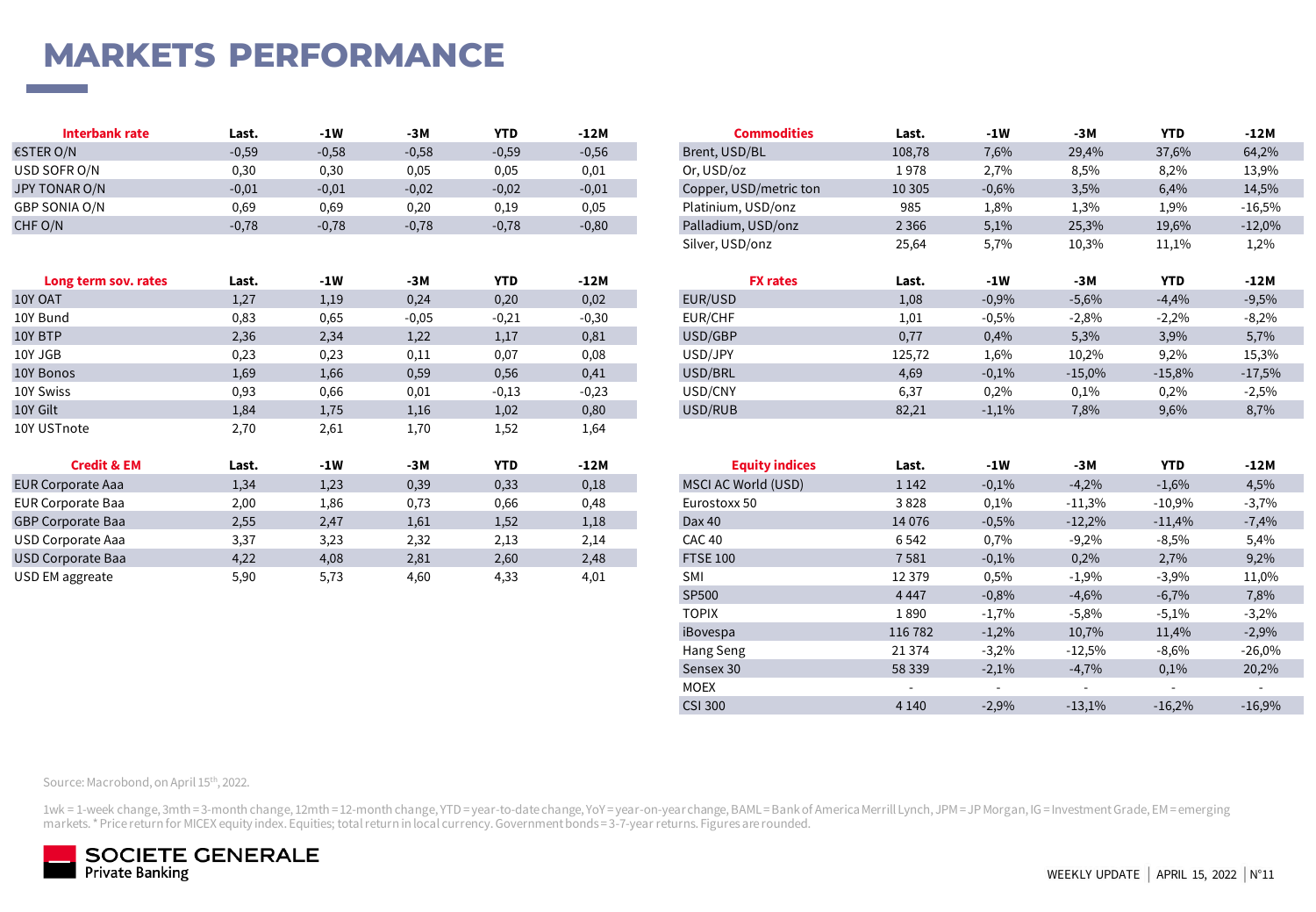# **IMPORTANT INFORMATION – PLEASE READ**

#### **GENERAL INFORMATION**

This document is a marketing communica tion issued by Société Générale Private Banking which is the business line of the Société Générale Group operating through its headquarters within Société Générale S.A. in France and its network (departments or separate legal entities (branches or subsidiaries), hereinafter the "Entities"), located on the various below-mentioned territories, acting under the brand name "Societe Generale Private Banking" and distributors of the present document.

In accordance with MiFID as implemented in France, this publication should be treated as a marketing communication providing general investment recommendations. This document has not been prepared in accordance with regulatory provisions designed to promote the independence of investment research and Societe Generale, as an investment services provider, is not subject to any prohibition on dealing in the products mentioned herein before the dissemination of this document.

Reading this document requires skills and expertise to understand the financial markets and the economic and financial information included. If it is not the case, please contact your private banker to no longer be a recipient of this document. Otherwise, we should consider that you have all the required skills to understand the document. In case you no longer wish to receive the document, please inform by written your private banker who will take all the necessary measures.

This material has been prepared solely for informational purposes and has no contractual value.

This material does not constitute an offer of purchase, sale, or subscription in any of the asset classes presented herein, nor a solicitation of such an offer, nor is it an offer to invest in asset classes. Nothing in thi should be construed as constituting investment advice or personal recommendation to any investor or its agent. Information contained herein is not intended to provide a basis on which to make an investment decision.

Any investment may have tax consequences and Société Générale Private Banking and its Entities do not provide tax advice. The level of taxation depends on individual circumstances and tax levels and bases may change. In addition, this document is not intended to provide accounting, tax or legal advice and should not be relied upon for accounting, tax or legal purposes. Independent advice should be sought where appropriate.

The accuracy, completeness or relevance of the information provided is not guaranteed although it has been drawn from sources believed to be reliable. The information and opinions expressed in this document were produced as at the date of writing and are subject to change without notice.

This material has not been prepared regarding specific investment objectives, financial situations, or the particular needs of any specific entity or person. Investors should make their own appraisal of the risks and shoul seek their own financial and legal advice regarding the appropriateness of investing in any asset classes or participating in any investment strategy.

The asset classes presented herein may be subject to restrictions regarding certain persons or in certain countries under national regulations applicable to said persons or in said countries. It is the responsibility of an person in possession of this document to inform themselves and to comply with the legal and regulatory provisions of the relevant jurisdiction. This document is not intended for distribution to any person or in any jurisdiction where such distribution would be restricted or illegal. In particular, it may not be distributed in the United States, nor may it be distributed, directly or indirectly, in the United States or to any US Perso

#### **GENERAL RISKS**

Some of the asset classes mentioned may present various risks, imply a potential loss of the entire amount invested or even an unlimited potential loss, and may therefore only be reserved for a certain category of investors, and/or only be suitable for well-informed investors who areeligible for these asset classes. In addition, these asset classes must comply with the Societe Generale Group's Code of Tax Conduct.

The price and value of investments and the income derived from them may go down as well as up. Changes in inflation, interest rates and exchange rates may adversely affect the value, price and income of investments denominated in a currency other than that of the client. Any simulations and examples contained in this document are provided for illustrative purposes only. This information is subject to change because of market fluctuations, and the information and opinions contained herein may change. Société Générale Private Banking and its Entities do not undertake to update or amend this document and will not assume any liability in this regard.

This document is for information purposes only and investors should make their investment decisions without relying on this document. Société Générale Priva te Banking and its Entities shall not be liable for any direct or indirect loss arising from any use of this document or its contents. Société Générale Private Banking and its Entities do not make any warranty, express or implied, as to the accuracy or completeness of this information or as to the profitability or performance of any asset class, country, or market.

Past performance is not a reliable indicator of future results. The value of an investment is not guaranteed, and the valuation of investments may fluctuate.

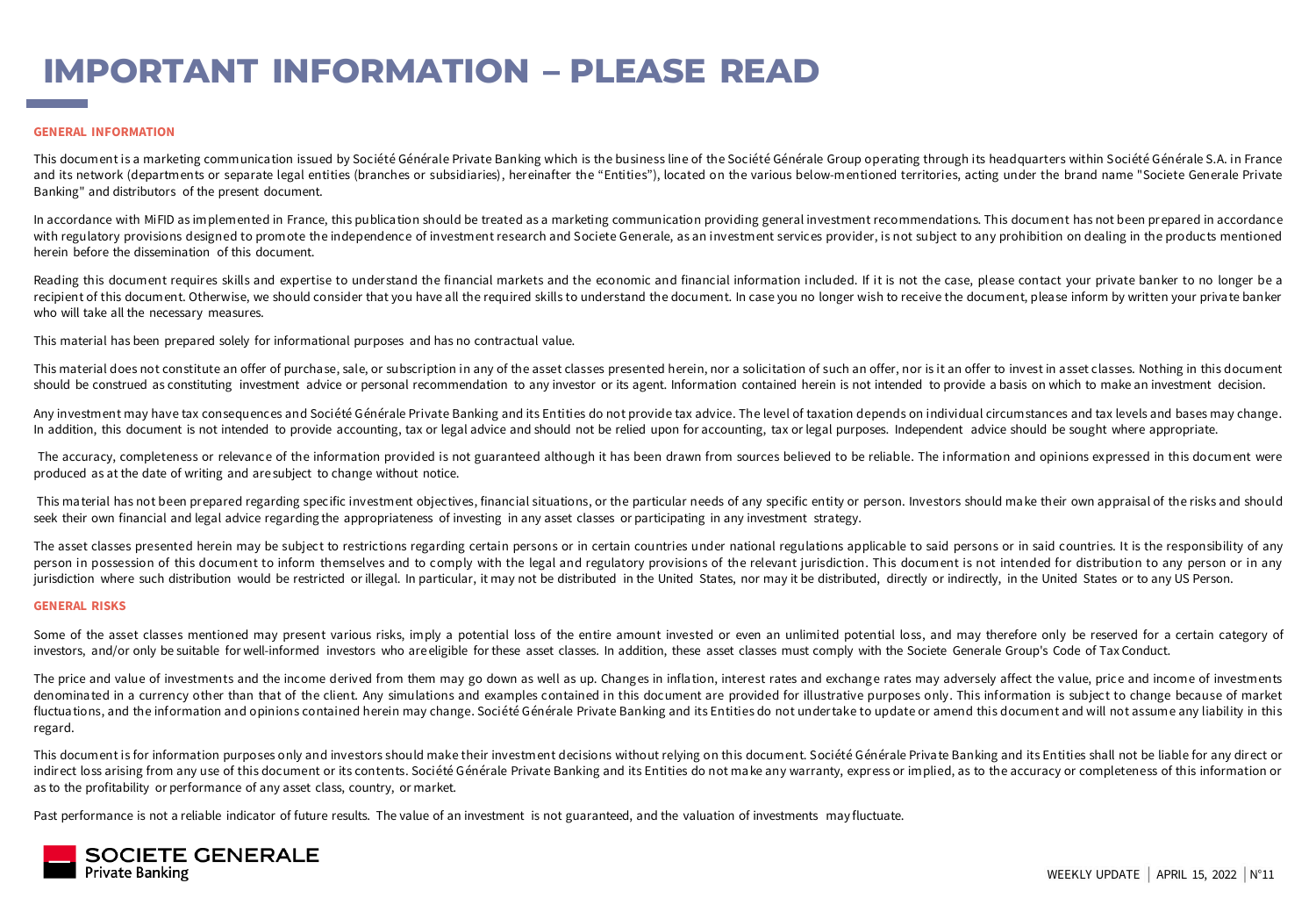## **IMPORTANT INFORMATION – PLEASE READ**

Forecasts of future performance are based on assumptions which may not materialized. The scenarios presented are an estimate of future performance based on evidence from the past on how the value of this investment varies, and/or current market conditions and are not an exact indicator. What investors will get will vary depending on how the market performs and how long they keep the investment/product. Future performance is subject to taxation which depends on the personal situation of each investor and which may change in the future.

For a more complete definition and description of the risks, please refer to the prospectus of the product or other legal information document as the case may be (as applicable) before making any final investment decisions.

This document is confidential, intended exclusively for the person to whom it is addressed, and may not be communicated or made known to third parties (except for external advisers and provided that they themselves respect confidentiality), nor reproduced in whole or in part, without the prior written agreement of Société Générale Private Banking and its Entities.

#### **CONFLICTS OF INTEREST**

The Societe Generale Group maintains an effective administrative organization that takes all necessary mea sures to identify, control and manage conflicts of interest. To this end, Societe Generale Private Banking and its Entities have put in place a conflict of interest policy to prevent conflicts of interest, including information Chinese walls.

This document contains the views of SGPB teams. Société Générale trading desks may trade, or have traded, as principal on the basis of the expert(s) views and reports. In addition, SGPB teams receive compensation based, in part, on the quality and accuracy of their analysis, client feedback, revenues of their entity of the Société Générale group and competitive factors.

As a general matter, entities within the Société Générale group may make a market or act as a principal trader in securities referred to in this report and can provide banking services to the companies mentioned in that document, and to their subsidiary. Entities within the Société Générale group may from time-to-time deal in, profit from trading on, hold on a principal basis, or act as advisers or brokers or bankers in relation to securities, or derivatives thereof, or asset class(es) mentioned in this document.

Entities within the Société Générale group may be represented on the supervisory board or on the executive board of such persons, firms or entities.

Employees of the Société Générale group, or persons/entities connected to them, may from time to time have positions in or hold any of the investment products/ asset class(es) mentioned in this document.

Société Générale may acquire or liquidate from time-to-time positions in the securities and/or underlying assets (including derivatives thereof) referred to herein, if any, or in any other asset, and therefore any return t prospective investor(s) may directly or indirectly be affected.

Entities within the Société Générale group areunder no obligation to disclose or consider this document when advising or dealing with or on behalf of customers.

In addition, Société Générale may issue other reports that are inconsistent with and reach differ ent conclusions from the information presented in this report and is under no obligation to ensure that such other reports are brought to the attention of any recipient of this report.

Société Générale group maintains and operates effective organisational and administrative arrangements taking all reasonable steps to identify, monitor and manage conflicts of interest. Société Générale Private Banking and its Entities have put in place a management of conflicts of interest policy designed to prevent conflicts of interest giving rise to a material risk of damage to the interests of its clients. For further information, please refer to the management of conflicts of interest's policy, which was provided.

#### **SPECIFIC INFORMATION PER JURISDICTION**

France : Unless expressly stated other wise, this document is published and distributed by Société Générale, a credit institution providing investment services authorised by and under the prudential supervision of the European Central Bank ("ECB") (located at ECB Tower, Sonnemannstraße 20, 60314 Frankfurt am Main, Germany) within the Single Supervisory Mechanism and supervised by the Autorité de Contrôle Prudentiel et de Résolution (loca ted at 4, Place de Budapest, CS 92459, 75436 Paris Cedex 09) and the Autorité des Marchés Financiers ("AMF") (located at 17 Pl. de la Bourse, 75002 Paris). Societe Generale is also registered with the ORIAS as an insurance intermediary under the number 07 022 493 orias.fr.

Societe Generale is a French public limited company with a capital of EUR 1 046 405 540 as of February 1st, 2022, whose registered office is located at 29 boulevard Haussmann, 75009 Paris, and whose unique identification number is 552 120 222 R.C.S. Paris. Further details are available on request or at <http://www.privatebanking.societegenerale.fr/>